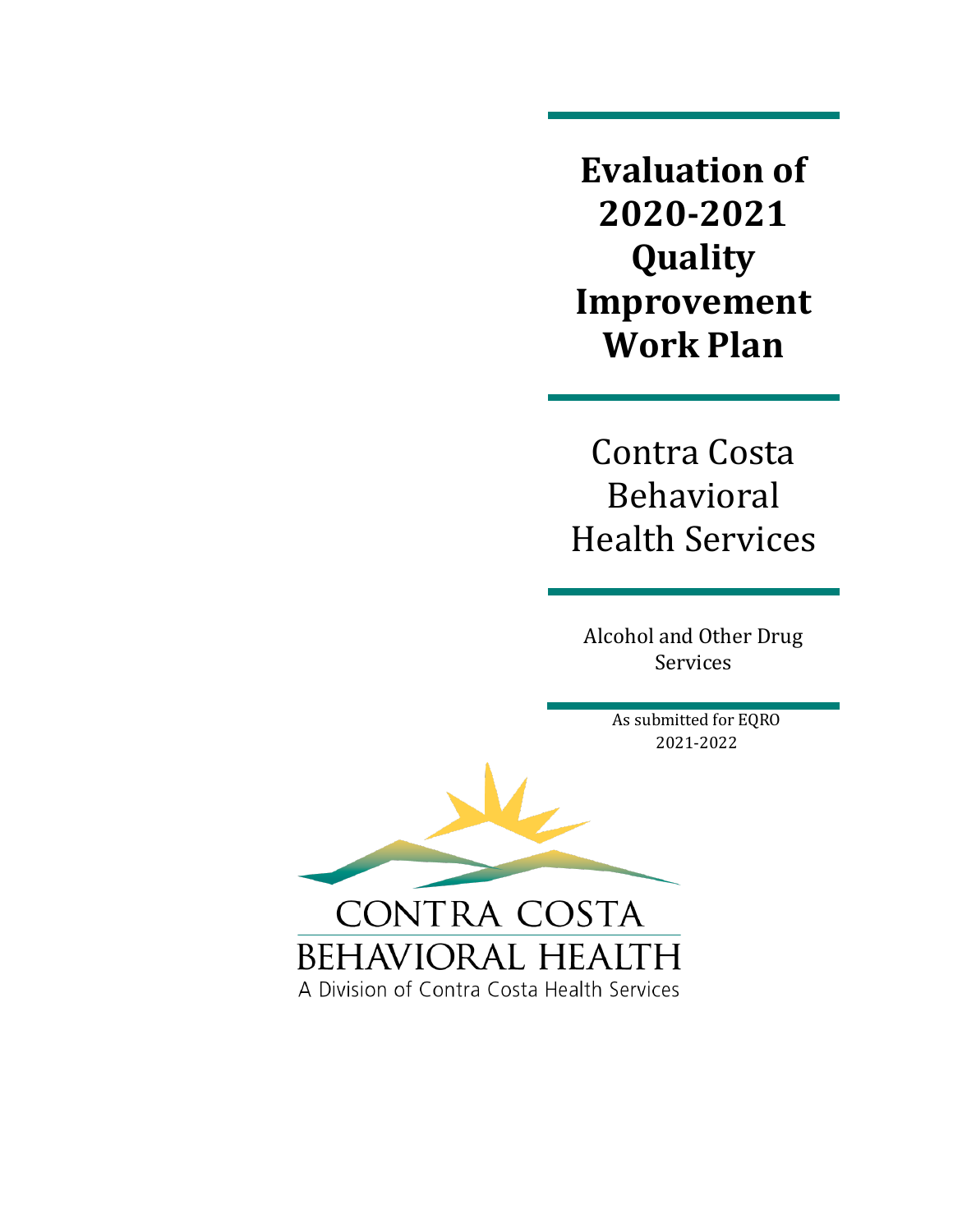# **Evaluation of AODS QI Work Plan, FY 2020-2021: Brief Overview**

| <b>Area</b>                          | <b>Number of</b><br><b>Goals</b> | <b>Number of</b><br><b>Actions</b> | <b>Actions Met</b> | <b>Actions</b><br><b>Partially Met</b> | <b>Actions Not</b><br><b>Met</b> | <b>Not</b><br><b>Available</b> |
|--------------------------------------|----------------------------------|------------------------------------|--------------------|----------------------------------------|----------------------------------|--------------------------------|
| <b>Service Capacity</b>              |                                  |                                    |                    |                                        |                                  |                                |
| <b>Access to Care</b>                |                                  | 21                                 | 12                 |                                        |                                  |                                |
| <b>Beneficiary Satisfaction</b>      |                                  | 11                                 | q                  |                                        | $\mathbf{0}$                     |                                |
| <b>Cultural and Linguistic</b>       |                                  |                                    |                    |                                        |                                  |                                |
| <b>Competence</b>                    |                                  |                                    | 4                  |                                        |                                  | 0                              |
| <b>Medication Practices</b>          |                                  | 8                                  | 8                  |                                        |                                  |                                |
| <b>Service Delivery and Clinical</b> |                                  |                                    |                    |                                        |                                  |                                |
| <b>Issues</b>                        |                                  | 22                                 | 15                 |                                        | 4                                |                                |
| <b>Continuity and Coordination</b>   |                                  |                                    |                    |                                        |                                  |                                |
| of Care                              |                                  |                                    | h.                 |                                        |                                  |                                |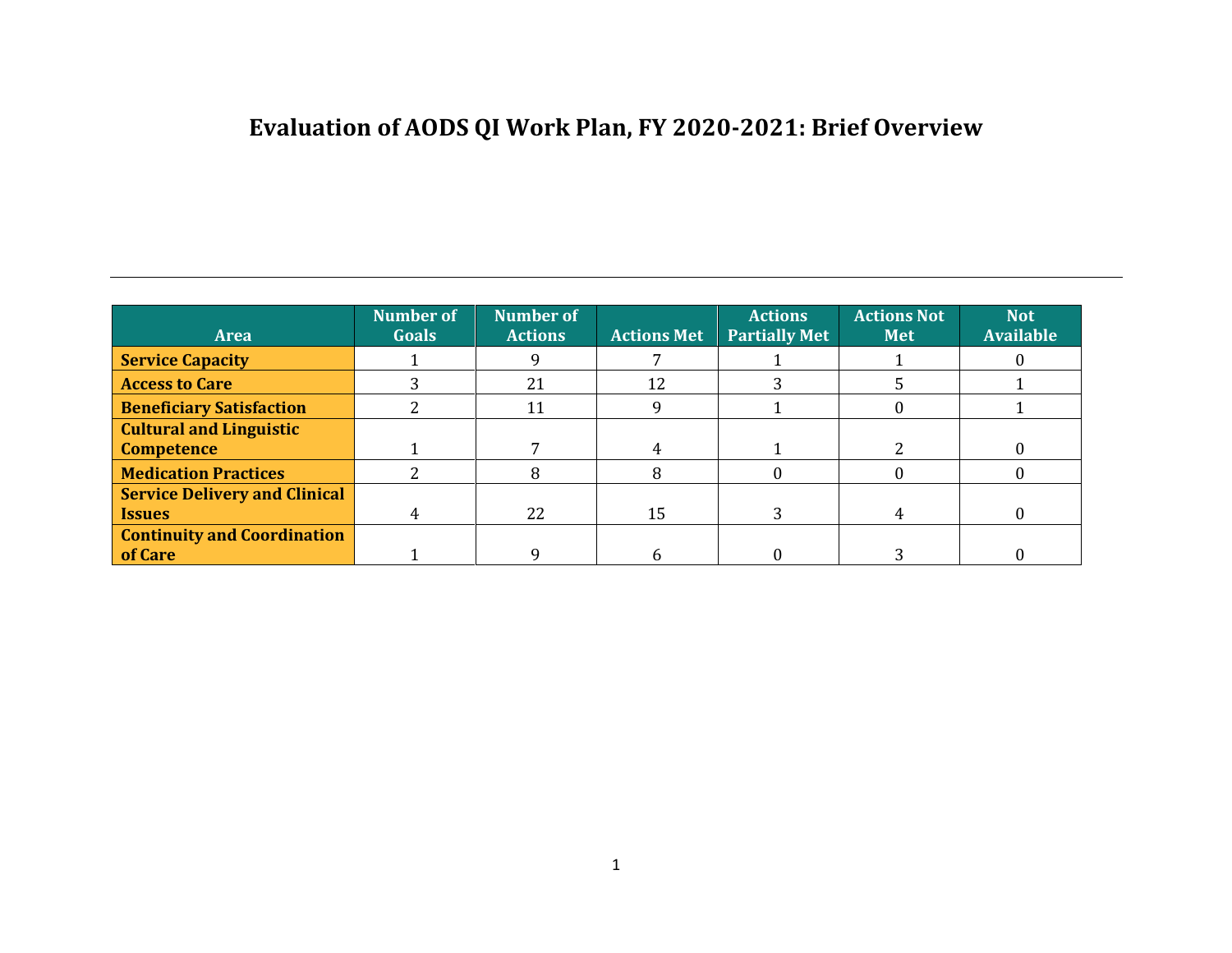#### **Goal 1: Monitor service delivery capacity**

*Objective: Ensure network adequacy for service delivery.*

♦ Action: Reduce the number of zip codes requiring alternative action standards.

This action was met. The number of zip codes requiring alternative action standards was reduced from 6 in FY 2019-2020 to 3 in FY 2020-2021.

⧫ Action: Review network adequacy to prioritize expansion of services to meet clients' needs.

This action was met. AOD regularly reviews network adequacy data to identify service gaps and works to add new providers to ensure the system is meeting time and distance standards.

- *Objective: Expand services to meet network adequacy standards.*
	- ◆ Action: Begin providing NTP services in Concord.

This action was met. AOD has contracted with Harmonic Solutions, which is located in Concord but with a physical address of Walnut Creek. Though AOD has promoted the services and location, there have been minimal referrals and no youth-specific referrals. AOD will continue to promote the services.

◆ Action: Secure residential programs for youth.

This action was not met. AOD continues to meet with Bay Area counties, which started back in September 2019, to consider the possibility of utilizing Advent for youth residential treatment. Despite the pandemic, counties were polled to understand the number of beds that could be secured regionally and per county. Advent submitted a Drug Medi-Cal (DMC) application. AOD staff have been communicating regularly with Advent staff to gauge progress. Besides the DMC application, Advent applied for an ASAM designation and license. No response has been received yet from DHCS.

◆ Action: Increase availability of 3.5 services in West County.

This action was met. AOD opened the Richmond Health and Wellness Center, and also added 3.3 and 3.5 at Discovery House and Diablo Valley Ranch, all men's facilities. Wollam House, a women's program, became a 3.5 facility as well.

- *Objective: Increase penetration rates for Latinos.*
	- ◆ Action: Provide targeted outreach to Latino communities.

This action was met. AOD hired a Spanish-speaking outreach worker and developed an Outreach Plan, which the outreach worker began implementing in September 2019.

*Objective: Expand outreach to the Latino community.*

◆ Action: Contract with Latino Commission for enhanced outreach to Latino community.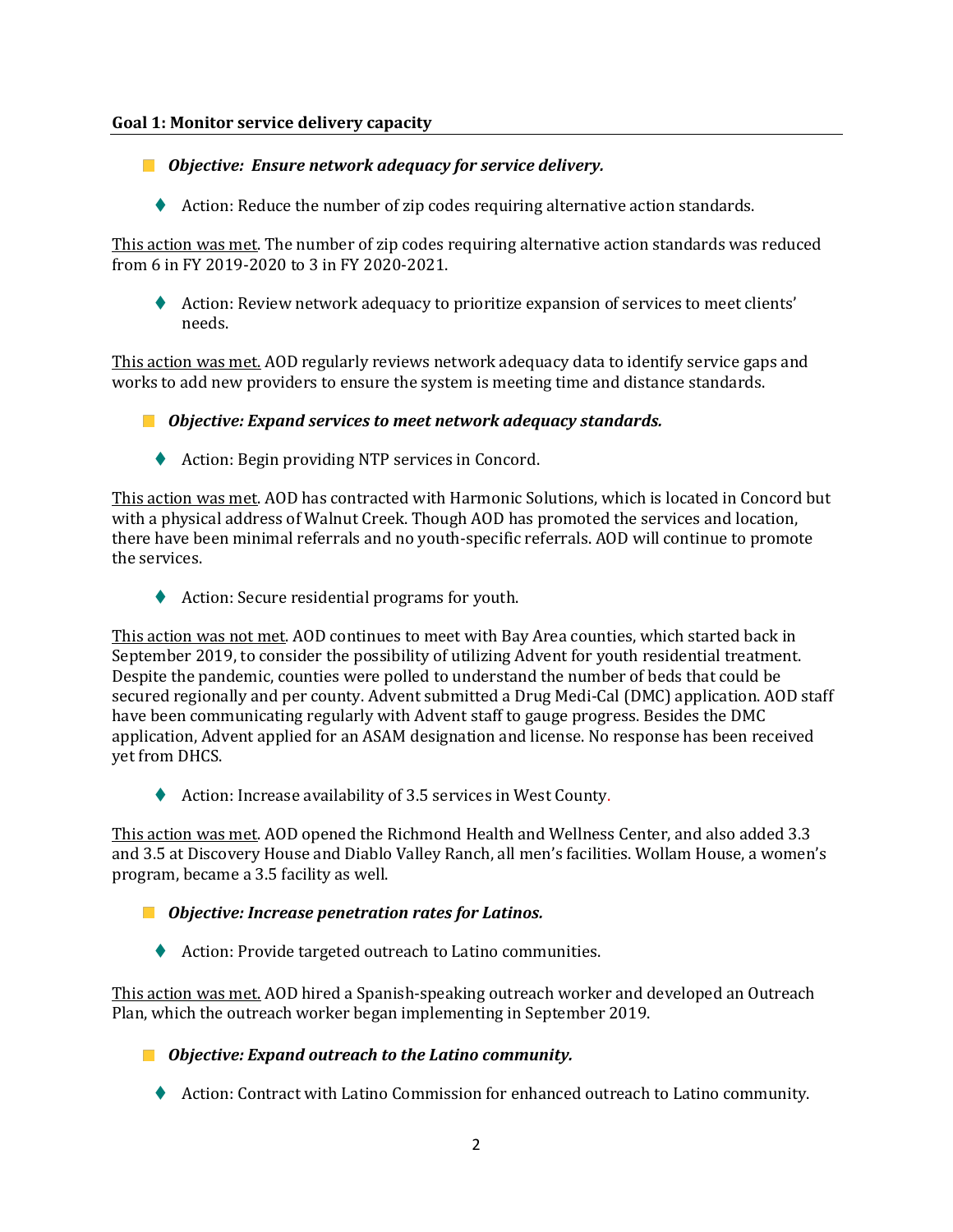#### This action was met.

- *Objective: Increase services for Spanish-speaking clients.*
	- ⧫ Action: When hiring freeze is lifted, emphasize increasing Spanish speaking staff by hiring 2 additional staff throughout the SUD System (including CBOs).

This action was met. AOD added 2 FTEs, one at Access and the second counselor is a member of the Transition Team who delivers outpatient services at the Family Justice Center in Concord. Expansion is subjected to growth. AOD also added La Familia, which initiated intense outreach and engagement services in the Monument Corridor and in central Richmond.

◆ Action: Provide interim services for monolingual Spanish-speaking clients waiting for services or wanting "low level" care.

This action was partially met. AOD began providing interim services for clients waiting for a lower level of care through a contract with La Familia.

#### **Access to Care**

#### **Goal 2: Beneficiaries will have timely access to the services they need**

- *Objective: 90% of clients will be offered routine care services within 10 days of initial request for appointments.*
	- ◆ Action: At least 90% of first appointments are offered to clients within 10 business days.

This action was not met. During FY 2020-2021, 70.3% of clients were offered an appointment within 10 business days of their ASAM screen date. As AOD is still greatly impacted by the COVID-19 pandemic and shelter in place order, wait times for appointments increased due to temporarily suspending new intakes, new safety protocols amid COVID-19, and workforce shortages.

- *Objective: 80% of clients will be offered MAT appointments within 3 days.*
	- ♦ Action: Increase the percentage of clients offered a MAT appointment within 3 days from FY 2019-2020 rate of 31.6%.

This action was not met. During FY 2020-2021, the average wait time from referral to completed appointment was 10.1 days, and 22% of clients referred had their appointments completed within 3 days. However, these data were collected through a Choosing Change Referral report that only captures a portion of the MAT treatments offered in the County. Also, these data reflect *completed*  appointments instead of *offered* appointments. Lastly, clients referred might be able to receive MAT with prescription refill before having to attend another initial appointment.

## *Objective: 100% of clients will be offered urgent appointments (WM) within 2 days from initial request.*

⧫ Action: Start tracking urgent appointments (WM) that are offered within 2 business days of request.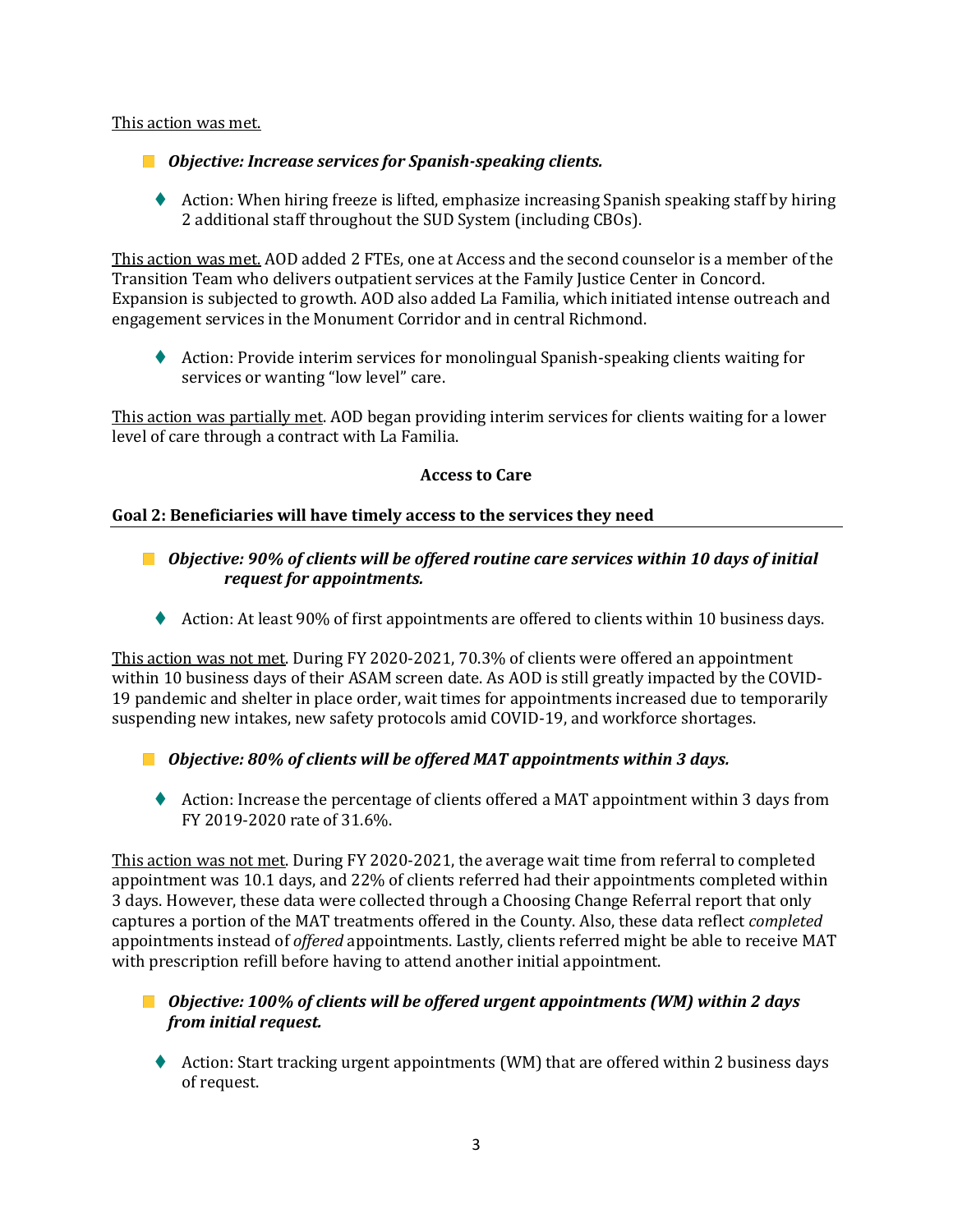The action was met. On February 2021, AOD met with Withdrawal Management sites and provided a tracking log template; all programs started using this template for the tracking of all potential clients contacting the program for urgent appointment needs. These tracking logs include date of call, client information, bed availability, date for admission/discharge, and follow-up notes. These logs were sent to AOD every 2 weeks. During FY 2020-2021, there were 503 urgent requests and 74% were offered an appointment within 2 calendar days. Of the 503 requests, 355 were made when the facility had beds available, and 48.4% of these clients successfully entered a program. An additional 25.9% of clients were offered an appointment but no showed. For the clients who successfully entered the program, 94% of them enrolled in the program within 2 calendar days.

## ■ *Objective: 80% of clients will be offered appointments within 7 days of residential discharge.*

♦ Action: Improve the percentage of discharged clients offered an appointment within 7 days.

The action was not met. During FY 2020-2021, 14.4% of clients discharged from residential treatment were enrolled in a lower LOC and received at least 1 service within 7 days of discharge compared to 17.1% in FY 2019-2020.

## *Objective: Enhance continuity of care for clients transitioning from residential treatment.*

◆ Action: Residential providers hold care coordination meetings every other week.

This action was met. Care coordination meetings with residential providers take place every other Monday via virtual platform or by phone if necessary. All nine (9) SUD Residential providers participate in the Care Coordination meetings and the focus remains on addressing elements while a client is in residential treatment to support a successful transition to an outpatient level of care.

♦ Action: Expand recovery services and CM and work with DHCS to optimize billing options particularly for CM.

This action was met. Billable Case Management services have increased by 21.66% in FY 2020- 2021 as compared with last fiscal year. Recovery Support services are still limited but growing, and AOD expects to see a significant increase in those specific services in the next fiscal year.

◆ Action: Continue efforts to add Oxford Housing and recovery housing.

This action was met. During FY 2020-2021, AOD added 2 houses. Unfortunately, the goal to expand into West County was not met due to the high cost of property in that region. AOD will continue to pursue at least one house in West County.

## *Objective: Create more accessibility to Withdrawal Management by reducing readmissions within 30 days.*

- ◆ Action: Develop standardized data collection tool to track WM readmissions.
- ◆ Action: Track and Trend Data on Readmissions to WM.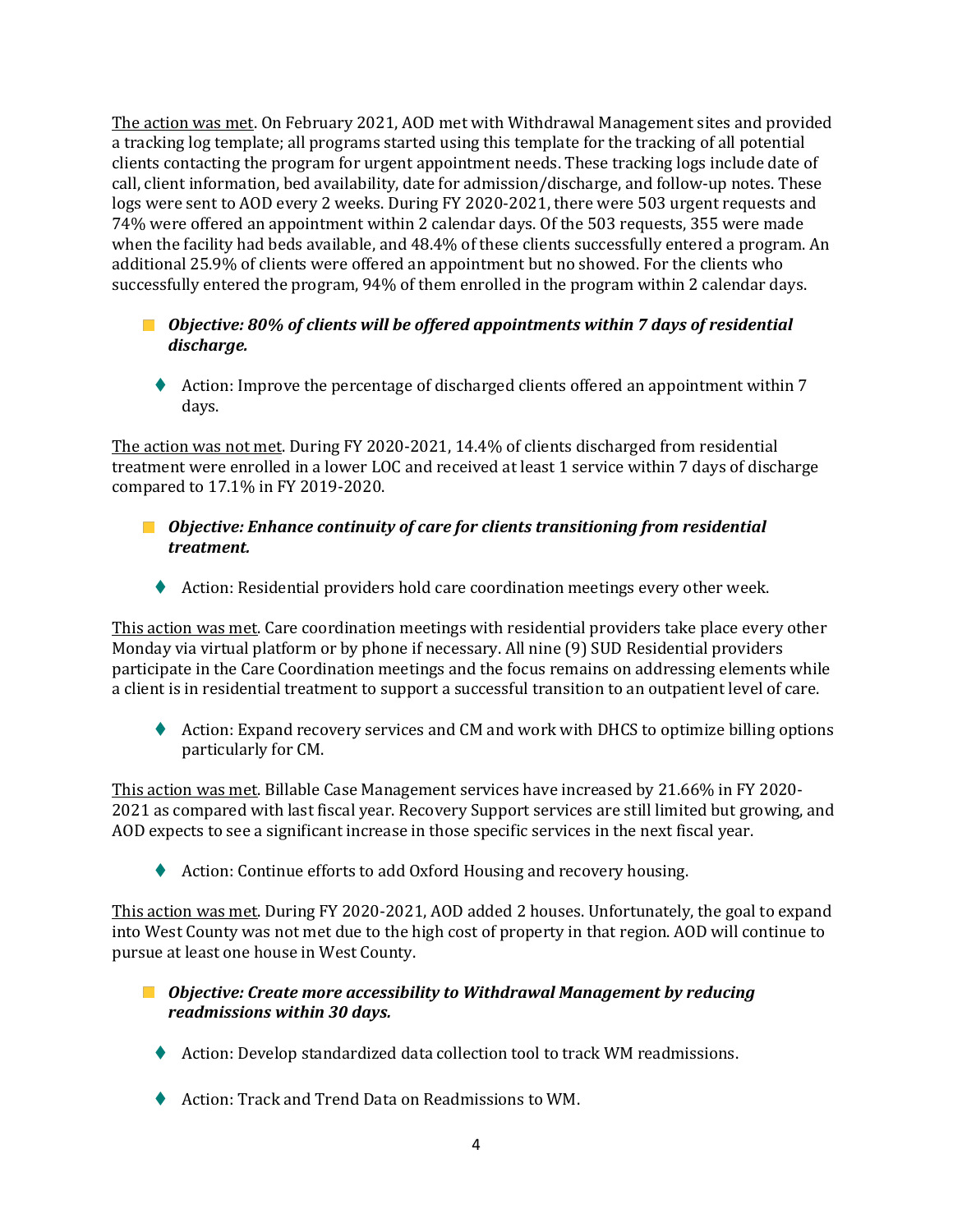These actions were met. Health Services Business Intelligence created a report, *SCR4987 Follow-Up and Readmissions for Residential Withdrawal Management,* to better track readmissions. In FY 2020- 2021, there were 447 discharges from WM, and 8.3% of clients were readmitted within 30 days.

♦ Action: Analyze readmission data to identify new interventions for clients with more than one readmission.

This action was met. Readmission data continue to be discussed at both the Management Team meetings and the Data Quality Workgroup meetings. The Data Quality Workgroup meets monthly, and Management Team meetings are weekly. During these meetings, an assortment of data are discussed and corresponding interventions are designed. Coordination of Care meetings continue to occur at least monthly to discuss areas of improvement and monitoring movement into various levels of care.

♦ Action: Work with Withdrawal Management to increase referrals by 20% to another level of care within 2 days of completion of 3.2WM.

This action was partially met. Although there was an increase in referrals to another LOC, it was not a 20% increase. In FY 2020-2021, the increase was 11.2%. The overall number that were referred to another level of care within two days was 207/455 or 45.49% of WM discharges.

In FY 2018-2019, 250/757 (33.0%) of clients discharged from WM were enrolled in 3.1, 2.1, or 1.0 services within 2 days of their WM discharge. In FY 2019-2020, this increased by 23.9% to 282/689 (40.9%) of WM discharges enrolled into a lower LOC within 2 days.

◆ Action: Increase services provided in WM to reduce readmissions.

This action was met. With the assistance of residential providers in only sending clients that were diagnosed as needing WM services, WM providers have begun offering increased treatment services to clients in WM settings. WM providers are now meeting with clients and preparing discharge plans that include continuing steps and referrals for continuing treatment services. All WM clients are also assessed for diagnosis and further treatment prior to discharge.

## **Goal 3: Improve the Behavioral Health Access Line triaging and referral processes into the AODS system of care**

## *Objective: Reduce the percentage of calls answered by clerks.*

◆ Action: No more than 40% of calls answered by clerks.

This action was partially met. For FY 2020-2021, clerks answered 48% of the calls. While this is an improvement over last year, and preceding years, AOD did not fully meet our goal of no more than 40% of calls answered by clerks. For FY 2019-2020, 58.6% of calls were answered by a clerk, and in FY 2018-2019, 59.1% of calls were answered by a clerk.

⧫ Action**:** Hire bilingual Spirit counselor to reduce need for clerk to answer calls.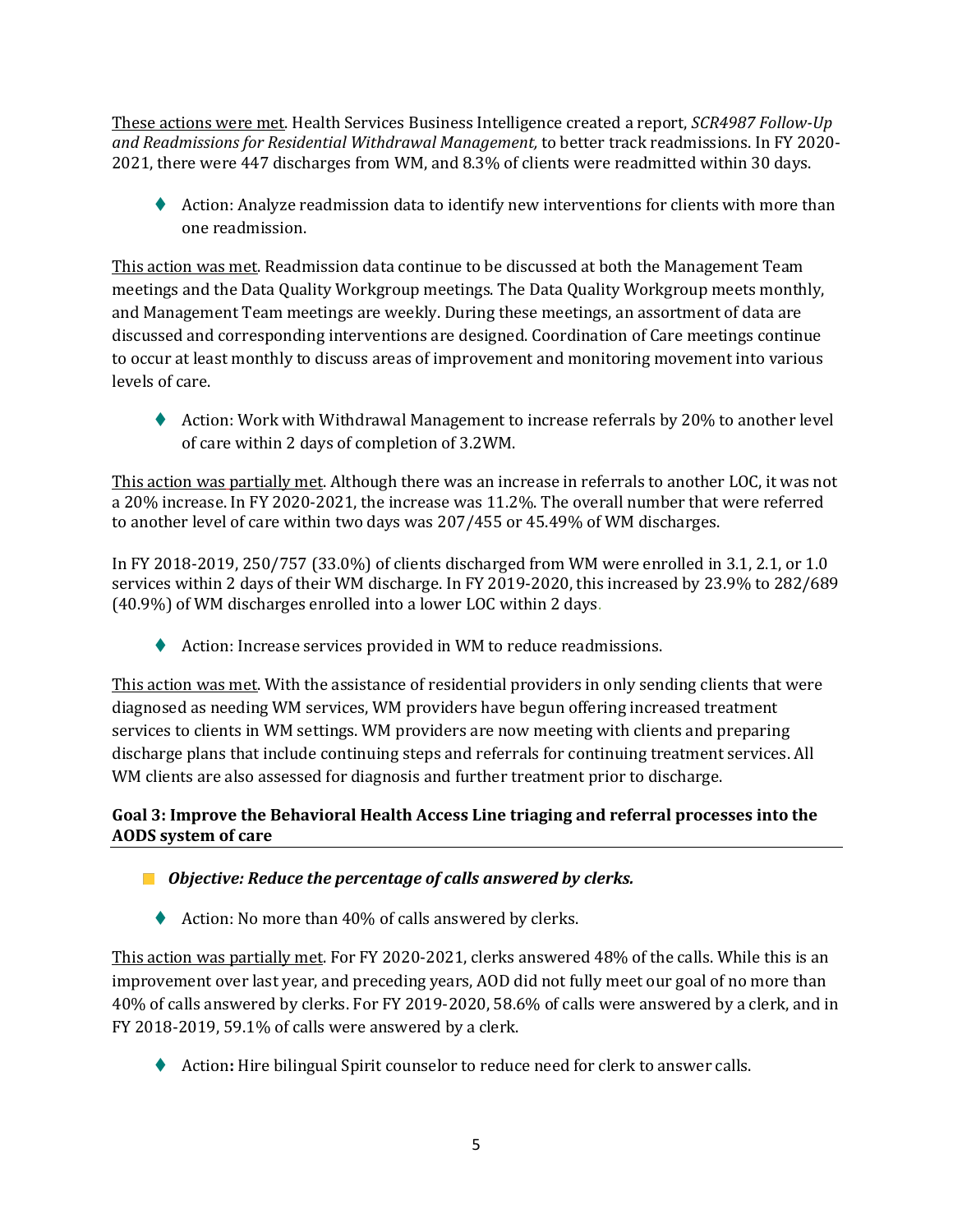This action was met. AOD was able to create and hire an SUD Counselor Trainee position at the Access Line. This position was flagged as bilingual. Although the employee was not a Spirit graduate, the creation of this position has opened future opportunities for Spirit Program participants.

- *Objective: Ensure access to care 24 hours per day, 7 days per week.*
	- ◆ Action: Secure Access Line coverage for nights and weekends.

This action was met. The OPTUM contract to cover services for nights and weekends was signed by San Mateo Board of Supervisors, and the MOU was signed by all counties.

- *Objective: Access Line test call results made for both daytime and after hours will have an 80% success rate.*
	- $\blacklozenge$  Action: On a quarterly basis, conduct 10 test calls, 6 (including 2 in Spanish) during business hours and 4 (including 2 in Spanish) after hours.

This action was not met. This action was delayed due to the COVID-19 pandemic. DHCS did not report any test call results either. This action will be continued, and test calls will be made when possible.

- *Objective: At least 75% of SUD Access Line referrals are assigned into the correct level of care.*
	- ◆ Action: At least 75% of SUD referrals are assigned the correct ASAM level.

This action was met. 90.1% of Access line referrals were screened into the correct level of care. For the 102 referrals where the indicated and referred levels of care did not match, 70.5% detailed the reason for the difference as "Patient Preference." The next most common reasons were "Clinical Judgement" (14.7%) and "Level of care not available" (12.7%)."

*Objective: Access Line call abandonment rate is under 3%.*

◆ Action: Reduce the percentage of calls that are abandoned.

This action was not met. The abandonment rate rose to 18% during FY 2020-2021. Longer wait times for callers and high percentages of calls answered by clerks were a problem. The longer wait times were also caused by COVID issues that were necessary to discuss with each client. Longer explanations of services, especially telehealth, caused longer time on the call and also caused additional call backs. These factors led to an increase in the abandoned call rate. For FY 2019-2020, the abandonment rate was 9.4% and 6.2% for FY 2018-2019.

#### **Goal 4: Reduce appointment no show rates**

- *Objective: Improve data quality for appointment adherence.*
	- ♦ Action: Refine reporting on appointment adherence.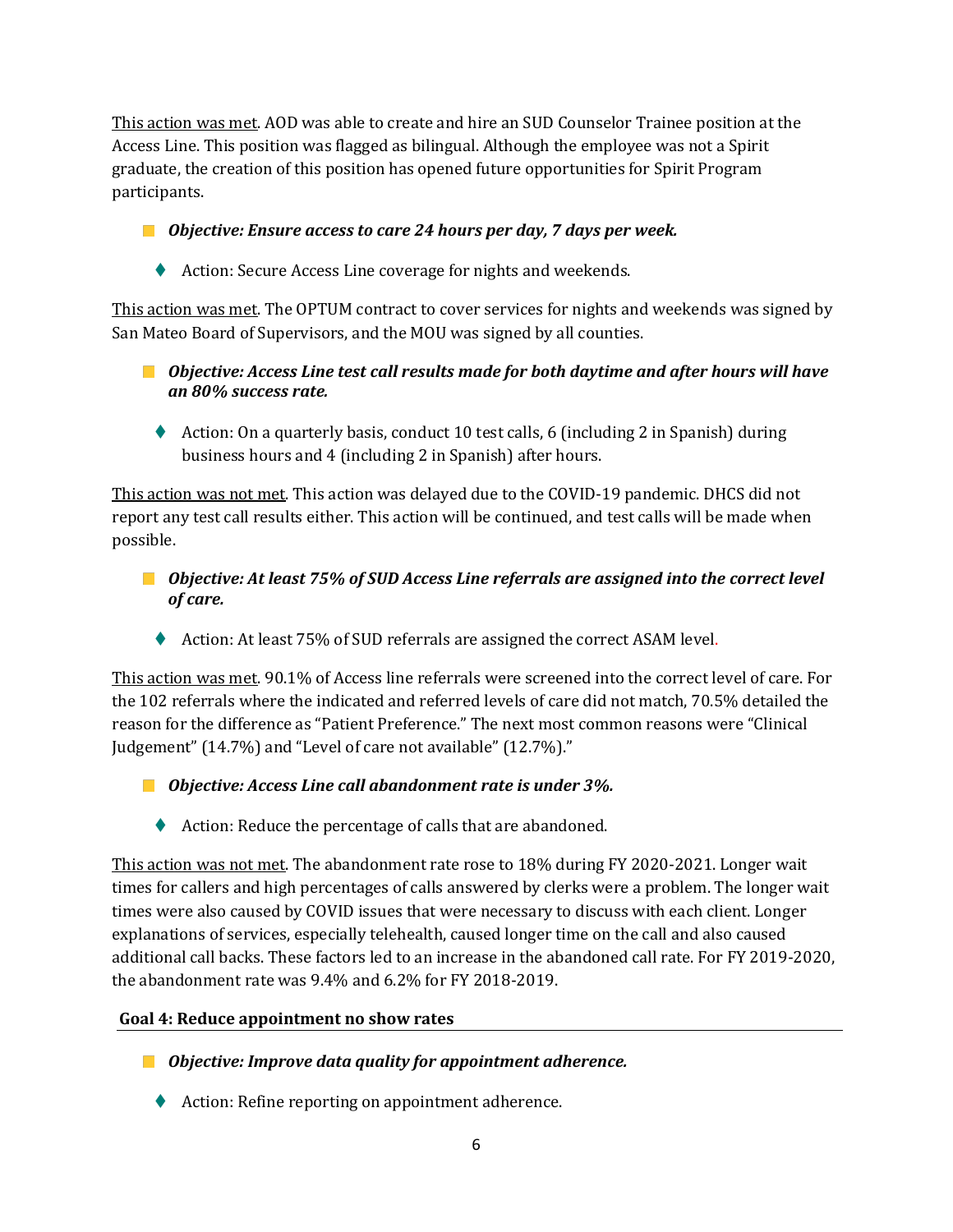This action was partially met. CCHS Business Intelligence Unit, Behavior Health Research and Evaluation Unit, and AOD worked together on the new report to improve data quality for appointment adherence; *AOD Access to Care and Outcomes (BHS4989)* was officially published during FY 2020-2021. The plan to roll out a new reporting process for programs is being postponed due to staff turnover and the COVID-19 pandemic**.**

#### *Objective: Reduce rate of missed initial intake appointments (25% Mental Health, 15% AOD)*

◆ Action: No show rates for missed appointments are no more than 15%.

This action is pending. Data quality issues for FY 2020-2021 are currently being examined. It is anticipated that final no show rates will be available by the end of August/early September.

⧫ Action: SUD Transition Team reach out to clients by phone calls in advance of appointments to foster engagement.

This action was met. The Transition Team continues to contact clients who screen as needing SUD services through the Access Line. These are clients who could not schedule a timely intake appointment within 3 days. Once a Transition Team counselor makes contact, they assess the clients' needs and barriers to treatment, such as anxiety, COVID 19 testing requirements, and vaccination needs, and schedule transportation so clients can address barriers to treatment. Transition Team counselors also took the lead role in placement of clients into quarantine hotels. Once a Transition Team member engages a client, the client is placed in an early recovery group, and Transition Team counselors continue to provide case management services to connect clients with services outside of SUD treatment (such as housing, food banks, and dental/mental health services) as well as brief counseling, groups, and motivational interviewing to maintain clients' engagement in the recovery process.

#### **Beneficiary Satisfaction**

#### **Goal 5: Evaluate client grievances, unusual occurrence notifications, and change of provider and appeal requests**

- *Objective: Review and respond to 100% of grievances and appeal requests within the policy guidelines and state regulations to identify system improvement issues.*
	- ♦ Action: Collect and analyze Behavioral Health Services grievances and appeals requests to examine patterns that may inform the need for changes in policy or programming.

This action was met. QI/QA has been collecting and analyzing all submitted grievances and appeals.

◆ Action: Collect and analyze State Fair Hearing requests.

There were no State Fair Hearing request in FY 2020-2021.

⧫ Action: Track and respond to 100% of requests for change of provider.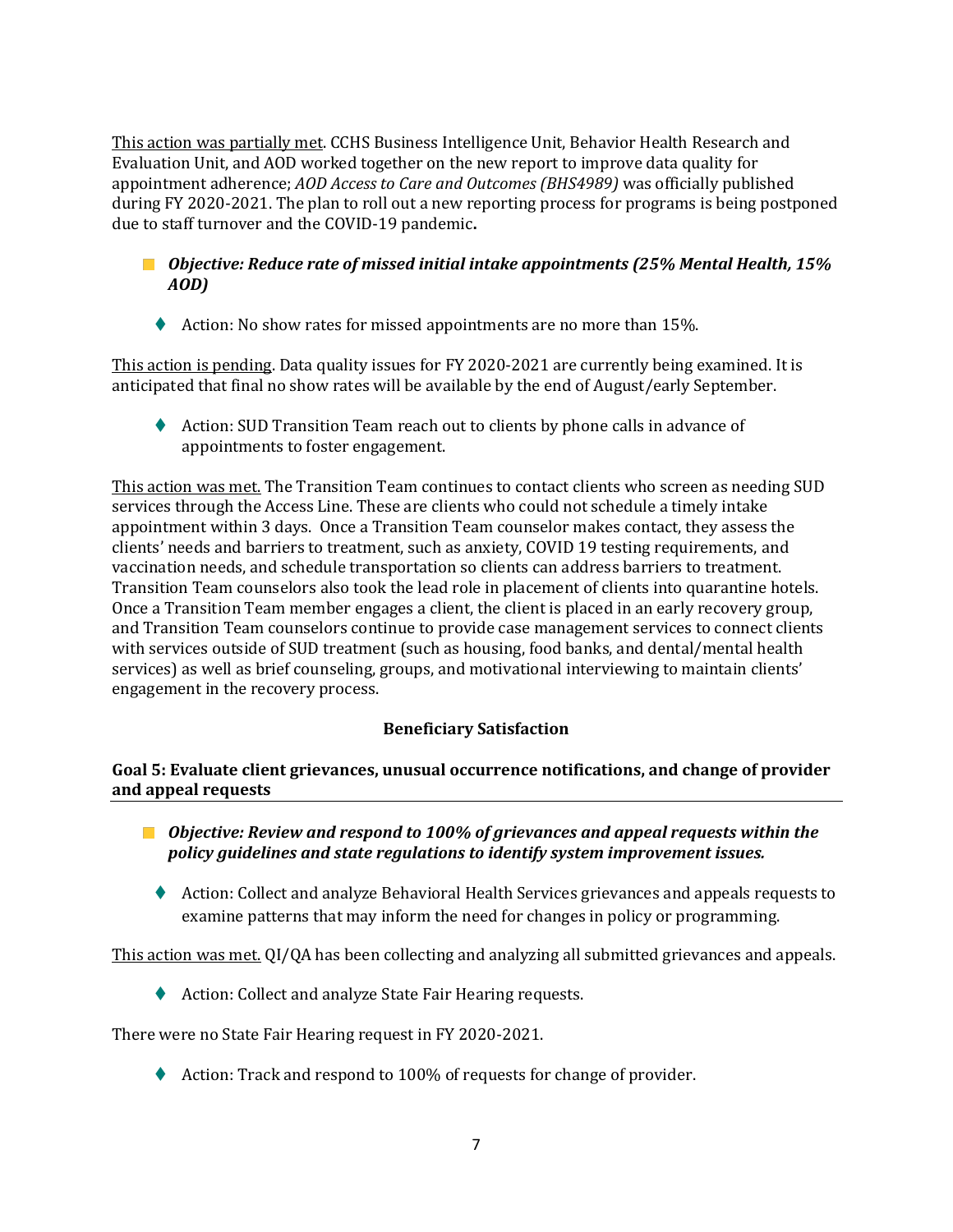This action was partially met. AOD responds to all change of provider requests. AOD will develop a process to systematically track all of these requests in FY 2021-2022.

⧫ Action: Compare grievances and appeals received from last FY to this FY.

This action was met. QI/QA tracks the number of all grievances (FY19-20:11; FY20-21:8), appeals (FY19-20:0; FY20-21: 0), and UONs (FY19-20:5; FY20-21:1).

⧫ Action: Respond to 100% of grievances, appeals, and expedited appeals within the Final Rule timelines.

This action was met. QI/QA responds to 100% of grievances, appeals and expedited appeals within established timelines.

⧫ Action: Present findings to QIC on a quarterly basis to identify strategies to improve reporting and address issues.

This action was met. QI/QA reports on grievances and appeals to the Quality Improvement Committee (QIC) on a quarterly basis.

- *Objective: Review 100% of unusual occurrences to identify trends.*
	- ♦ Action: Collect and analyze trends in unusual occurrences.

This action was met: All UONs received by QI/QA are reviewed for possible trends.

⧫ Action: Report on unusual occurrences quarterly to the QIC*.*

This action was met. QI/QA reports all UONs received on a quarterly basis to the QIC*.*

#### **Goal 6: Monitor client/family satisfaction**

- *Objective: All survey means 4.0 or higher (indicating clients and/or their families are satisfied with their care).*
	- ◆ Action: Conduct annual Treatment Perception Survey to gather quantitative and qualitative data about satisfaction with services.

This action was met. The TPS survey was completed virtually this year, somewhat complicating taking the survey. While the number of respondents was lower than before the pandemic, there was still an acceptable sampling of clients from throughout the system.

♦ Action: Report satisfaction survey findings to contracted providers.

This action was met. Results were distributed to each facility on 3/12/21. Results of the survey were discussed at the System of Care meeting on 3/11/21 and also at smaller workgroups like the Data Management Workgroup.

*Objectives:* Obtain feedback from clients about satisfaction with services.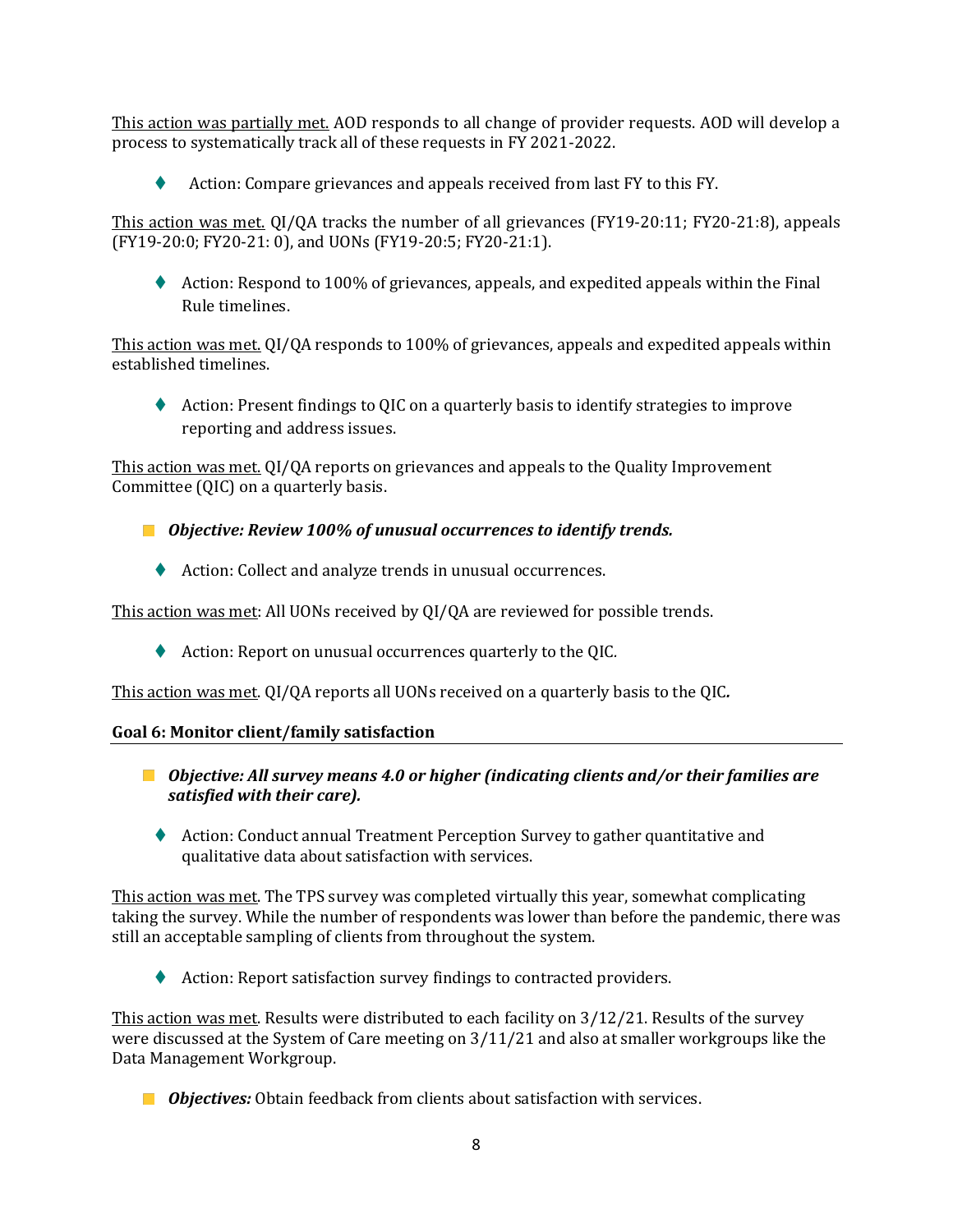♦ Action: Administer client survey.

This action was met. In addition to the feedback obtained from the Treatment Perception Survey (TPS), AOD also conducted a separate COVID-19 survey, which contained components on client satisfaction.

## **Cultural and Linguistic Competence**

#### **Goal 7: Provide all clients with welcoming, engaging, and culturally- and linguisticallyappropriate client-centered care**

- *Objective: All services are delivered in a culturally responsive manner.*
	- ⧫ Action: Update the Cultural Humility Plan, incorporating DHCS cultural competency plan requirements.

This action was met. In 2019-2020, Contra Costa Behavioral Health Services (CCBHS) completed a full reorganization of the Cultural Humility Plan to include data from the Alcohol and Other Drugs Services (AODS) system of care as well as the Mental Health system of care to better integrate and improve adherence to the required criteria. The most recent plan is available for review on the website and includes information for both Mental Health and AODS and can be found at: <https://cchealth.org/bhs/pdf/Cultural-Humility-Plan2023.pdf>

- *Objective: 100% of clients are served in their preferred language.*
	- ⧫ Action: Monitor accessibility of Access Line services to non-English speakers.

This action was met. CCBHS continues to monitor language line usage at the Access Line by non-English speakers. Data are reported in the EQRO submission. During this past year, many providers struggled with limited staffing due to the COVID pandemic. This caused some difficulty for non-English speakers to access language line services. A solution was worked out with the Countyoperated clinics, which have access to a more robust language line, to help with treatment for non-English speakers, resulting in little disruption in services.

◆ Action: All staff trained in how to use the Language Line.

This action was met. AOD has trained all existing staff in the use of the Language Line and trains all new hires.

◆ Action: All materials are translated into threshold languages.

This action was partially met. This is a continuing effort. To this end, curricula, brochures and flyers were developed in the threshold language. In addition, this year AOD assisted a provider with translating material for a Rapid Improvement Quality project so that Spanish-speaking clients could participate.

*Objective: 100% of staff complete a cultural humility training.*

◆ Action: At least 75% of staff complete cultural humility training.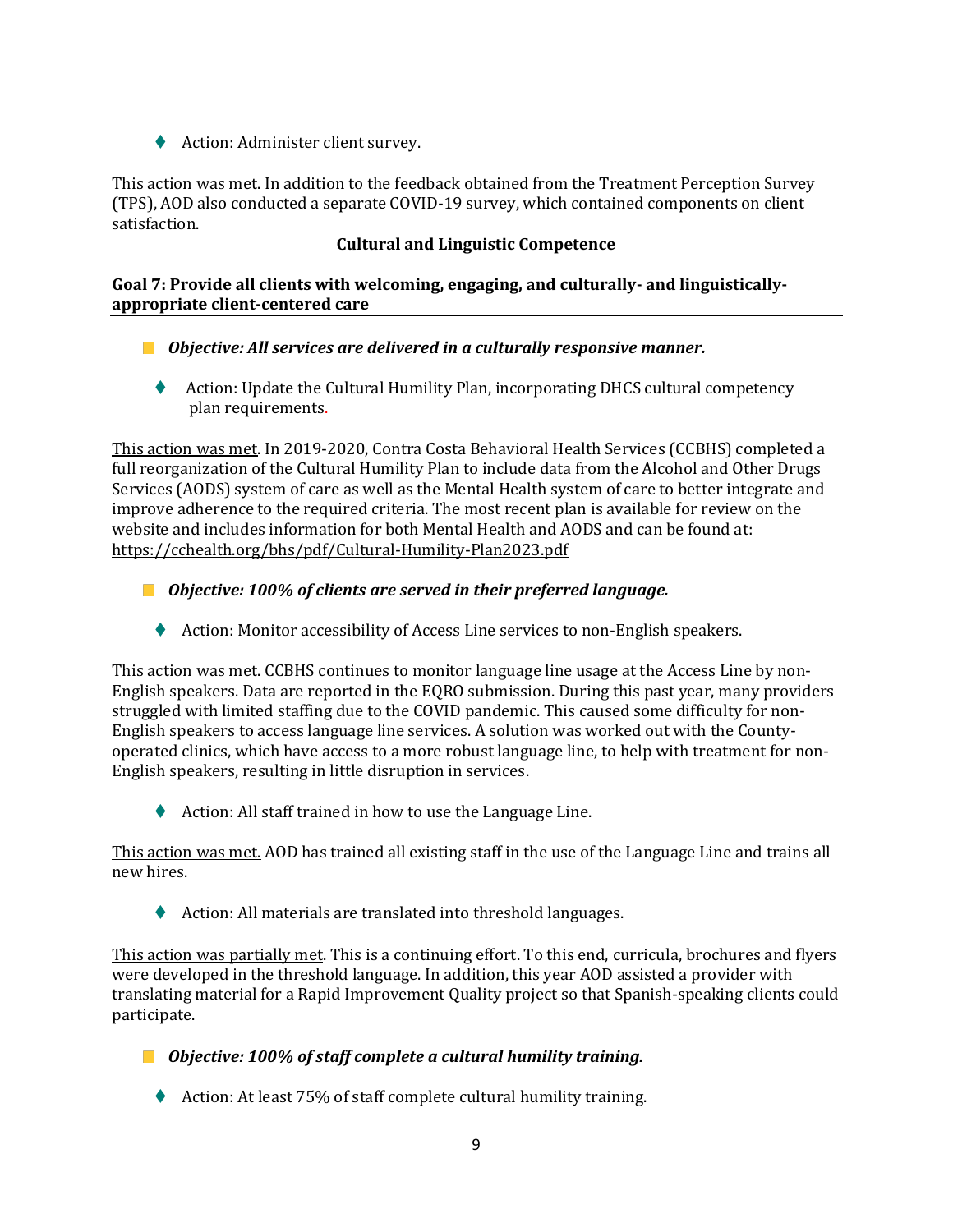This action was not met. CCBHS uses the Relias Learning Management System to monitor staff completions of cultural humility training. About 32% of AOD staff and contracted providers completed the cultural humility training during FY 2020-2021. CCBHS is aware of the need to better monitor training completion for County staff and contracted providers and has since incorporated changes to better monitor timely completion. Part of corrective steps taken are quarterly staff/supervisor reminder reports and emails sent to any Relias user and their supervisor notifying of any overdue and soon to be due training in Relias.

*Objective: 100% of staff complete a cultural humility training annually.*

♦ Action: At least 75% of staff complete cultural competency training in recommended timeframe of one year.

This action was not met. CCBHS started to monitor staff percentages of those who complete cultural humility training within a year of the last time they completed the course. However, the objective and action were not met. Only 17% of enrolled AOD staff and contracted providers completed the course within 365 days of the last time they took the course.

- *Objective: Expand services delivered in Spanish.*
	- ⧫ Action: Plan implementation of a Spanish-speaking recovery group for early recovery and relapse prevention.

This action was met. A Spanish-speaking recovery group has begun and is called Nuevos Comienzos. The group is delivered at the Family Justice Center. All Spanish-speaking clients who complete services at Pueblos del Sol step down to Nuevos Comienzos.

#### **Medication Practices**

#### **Goal 8: Promote safe and effective medication practices**

*Objective: Revise Disaster Medication Plan to address challenges posed by COVID-19.*

♦ Action: Implement Disaster Medication Plan during COVID-19 pandemic.

This action was met. Due to the COVID-19 outbreak, the plan was implemented to address the needs of clients sheltering in place. During the pandemic, the BH Pharmacist met with the AOD Chief daily to provide updates on access to medication and attended biweekly meetings with the Branch Operations Center staff and Behavioral Health Chiefs to coordinate medication needs. All County AOD residential staff know where they can refer clients to access medication during COVID-19 and other disasters. A new pharmacy contract was secured to deliver medications to clients sheltering at home, hotels/motels, and alternative care sites.

#### *Objective: Ensure all providers have an emergency medication plan.*

◆ Action: All SUD providers have a safety emergency plan in place.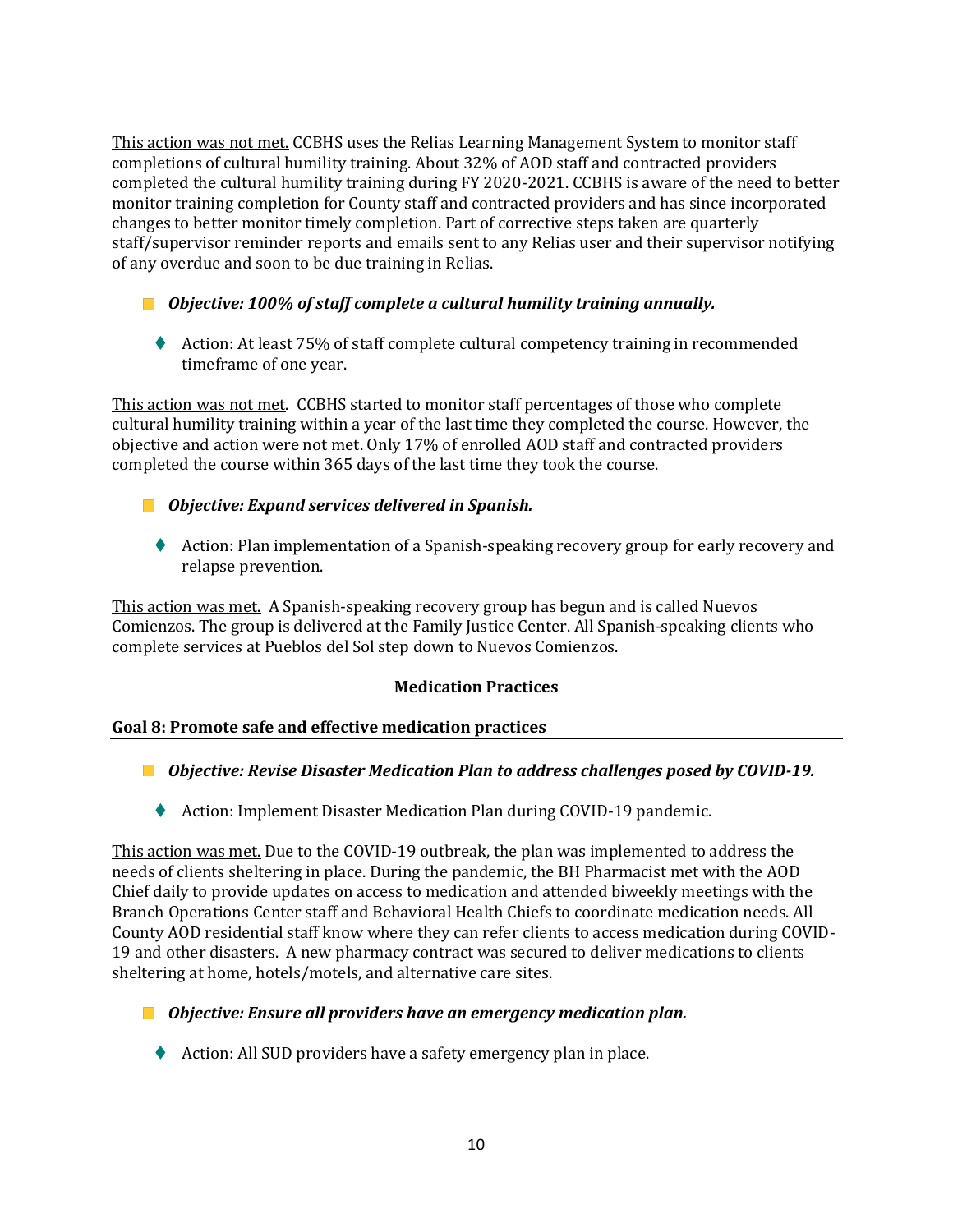This action was met. All SUD providers including Driving Under the Influence (DUI) programs have a safety plan in place. The plans are saved in Administration in case of emergency. The plans include a section on medications. AOD intends to update the plans in 3-year cycles.

*Objective: Ensure medication adherence for opioid use disorders and prevent diversion of medications.*

⧫ Action: Establish contract with local pharmacy to store and deliver Sublocade for administration at BHS clinics.

This action was met. The BH Pharmacist arranged a contract with a local pharmacy to store Sublocade for Contra Costa County and deliver the medication to Behavioral Health clinics for administration as needed.

♦ Action: Collaborate with neighboring counties to ensure Sublocade available for administration across the region.

This action was met. Contra Costa partners with surrounding counties to ensure regional access to Sublocade.

⧫ Action: Collaborate with Public Health and CBOs to ensure all clients have access to Sublocade.

This action was met. Contra Costa collaborates with Public Health and community partners to ensure clients served by CBOs and Public Health have access to Sublocade.

- *Objective: Promote safety of patients with history of opioid use.*
	- ⧫ Action: Embed field on psychiatrist dashboard that highlights patient use of opioids to alert doctors when prescribing benzodiazepines.

This action was met. The BH Pharmacist worked with the Business Intelligence team to ensure that a field was included on the Psychiatrist dashboard to alert doctors of a patient's opioid use when prescribing benzodiazepines.

- *Increase usage of Medication Assisted Treatment (MAT) for clients with Alcohol Use Disorder (AUD) by 5%.*
- ⧫ Action: Establish training for AOD providers on MAT for AUD treatment.

This action was met. SUD counselors designed training materials, which will be used for provider education. It is anticipated that the first training will be completed on August 11, 2021.

#### **Goal 9: Ensure client health during COVID pandemic**

- *Objective: Facilitate AODS clients obtaining the COVID-19 vaccine.*
	- ♦ Action: Schedule appointments for clients at vaccine clinics.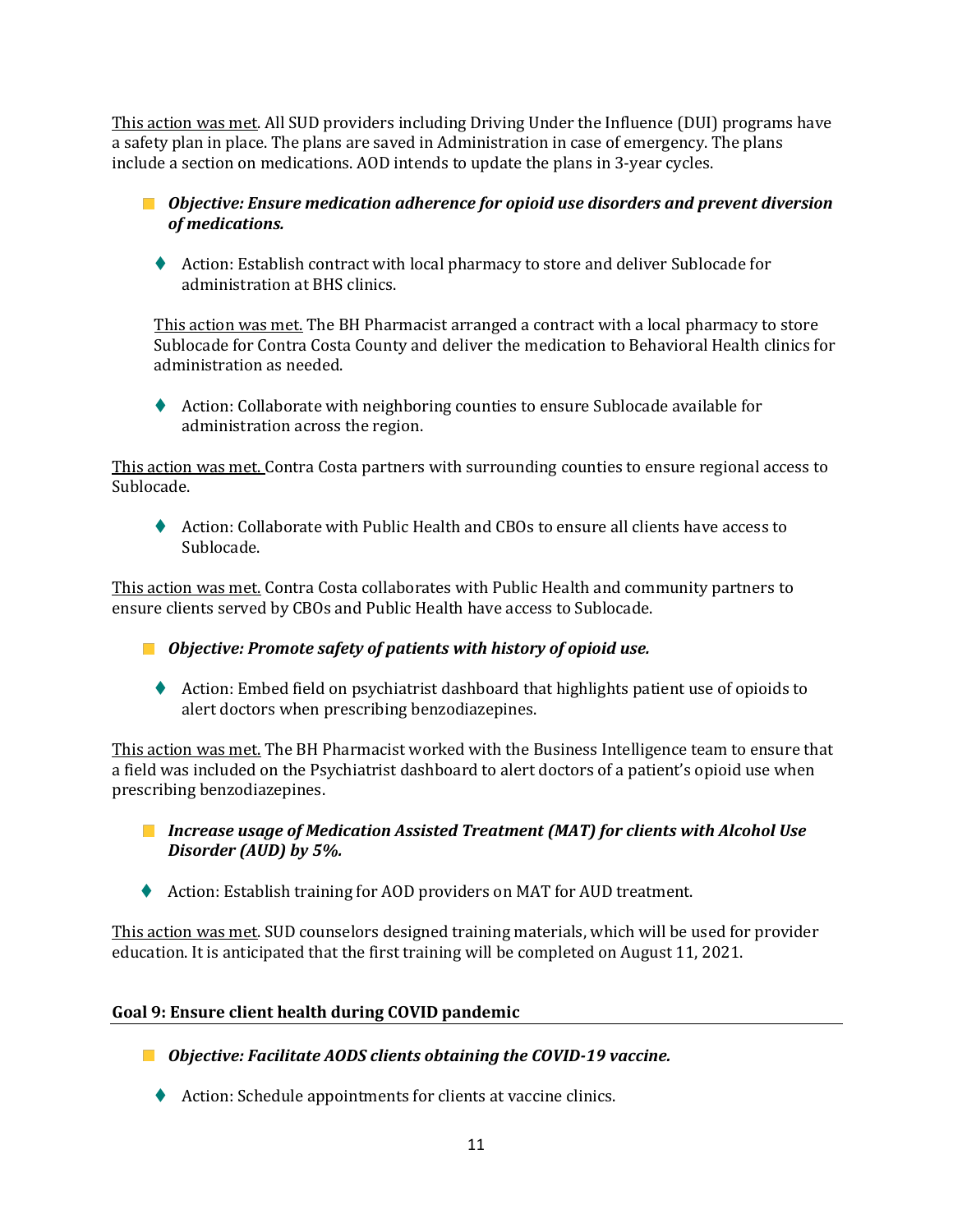This action was met. Facilitation of clients obtaining the COVID-19 vaccine was supported through Care Coordination, SUD Transition Team, BH Access SUD staff, and the larger system of care efforts. AOD also provided staff support for clients to participate in accessing the COVID-19 vaccine when offered by the outpatient Behavioral Health clinics.

## **Service Delivery and Clinical Issues**

#### **Goal 10: Expand services and improve provider collaboration**

- *Objective: Improve collaboration with contract providers.*
	- ♦ Action: Create a provider manual outlining expectations, requirements, procedures and coordination of care goals.

This action was not met. Work on the manual was interrupted due to needing to respond to COVID-19.

♦ Action: Host regular calls to address provider and system concerns.

This action was met. AOD hosts Tuesday Lunch Meetings and has created multiple workgroups for discussion and brainstorming. Additionally, AOD has held 3 Listening Sessions.

⧫ Action: Provide real time updates to providers using "Up to the Minute" communication tool.

This action was met. AOD continued to provide "Up to the Minute" updates through the end of May 2021.

♦ Action: Inform providers of COVID guidelines by providing updated workflows based on tiers and convening Town Halls with Health Officers and Nurses.

This action was met. AOD hosted multiple meetings to provide guidance, answer questions, and address concerns about COVID. Examples are a training offered by a Public Health Nurse at the beginning of April 2021 and a meeting with one of the County Health Officers on April 20, 2021 to respond to questions and concerns about guidance based on Orange Tier requirements. AOD has continued this action through the end of May 2021.

◆ Action: Host provider workgroup on documentation to provide guidance, answer questions, and address concerns.

This action was met. The SUD Ad Hoc Workgroup was formed in late September 2020 as a continuation of efforts to improve collaboration with contracted providers. The Workgroup meets on a monthly basis and is comprised of representatives from each modality. The role of AOD in this Workgroup is to help with system navigation and to provide any technical support regarding regulations. One or more members will report to the larger system during DMC-ODS System of Care meetings to present on important changes and actions that occur as a result of the Workgroup.

*Objective: Establish systems to help providers track services provided.*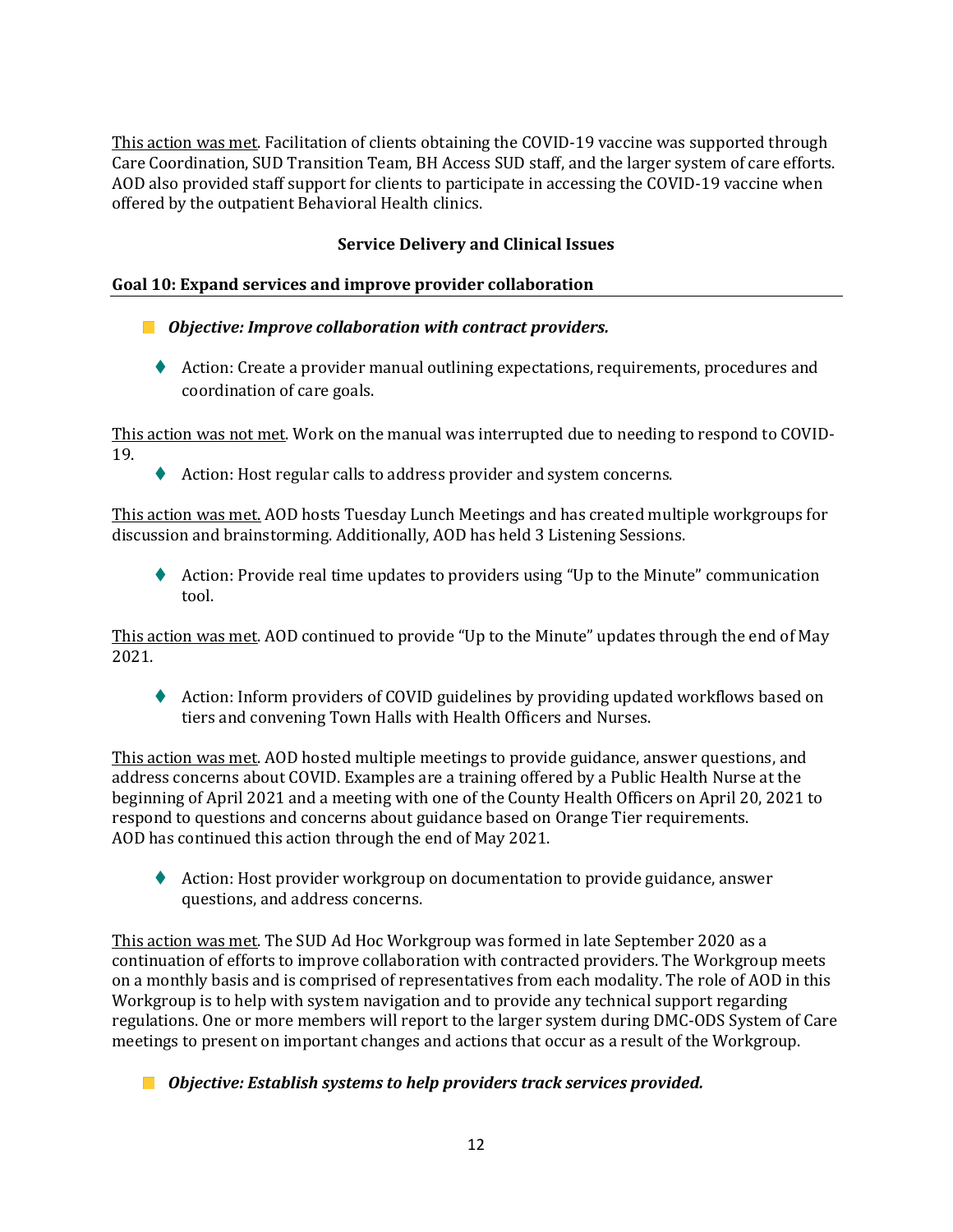◆ Action: Complete development of SUD Face Sheet.

This action was met. All providers have access to the Face Sheet, but it has not gained as much utilization as expected.

♦ Action: Follow through with plans to review electronic interface options with contract agencies to mitigate inefficiency of entering services into their own systems and ShareCare.

This action was not met. However, there are several efforts underway to ensure that providers have an interface with the county's EHR.

#### **Goal 11: Increase use of evidence based practices**

- *Objective: Ensure fidelity of EBPs through enhanced monitoring.*
	- ♦ Action: 100% of site reviews monitor use of Motivational Interviewing and Cognitive Behavior Therapy.

This action was met. 100% of site reviews included monitoring the use of Motivational Interviewing and Cognitive Behavioral Therapy. This is an annual requirement for providers.

♦ Action: Review random sampling of charts to determine whether use of EBPs is in treatment plans and documented in notes.

This action was met. A sampling of charts was completed for each review, and all providers are reviewed each year. Monitoring of all charts included that all staff had been trained in EBPs and 100% of all reviewed charts were monitored for the use of EBPs in treatment plans.

- *Objective: Ensure fidelity of EBPs through increased training.*
	- ♦ Action: Provide annual training in Motivational Interviewing and Cognitive Behavior Therapy. Increase EBP booster training sessions.

This action was met. UCLA Integrated Substance Abuse Programs (ISAP) and Pacific Addiction Technology Transfer Center (ATTC) continue to offer Motivational Interviewing and Cognitive Behavior Therapy training in a virtual format. Annual training for Motivational Interviewing and Cognitive-Behavioral Therapy took place, respectively, on November 17 and December 1, 2020.

♦ Action: 100% of staff that deliver treatment services receive training in both Motivational Interviewing and Cognitive Behavior Therapy.

This action was partially met. 75% of staff that represent agencies that deliver treatment services received training in both Motivational Interviewing and Cognitive Behavioral Therapy.

#### **Goal 12: Effectively collect data and communicate data findings to staff and the community**

*Objective: Implement an EHR.*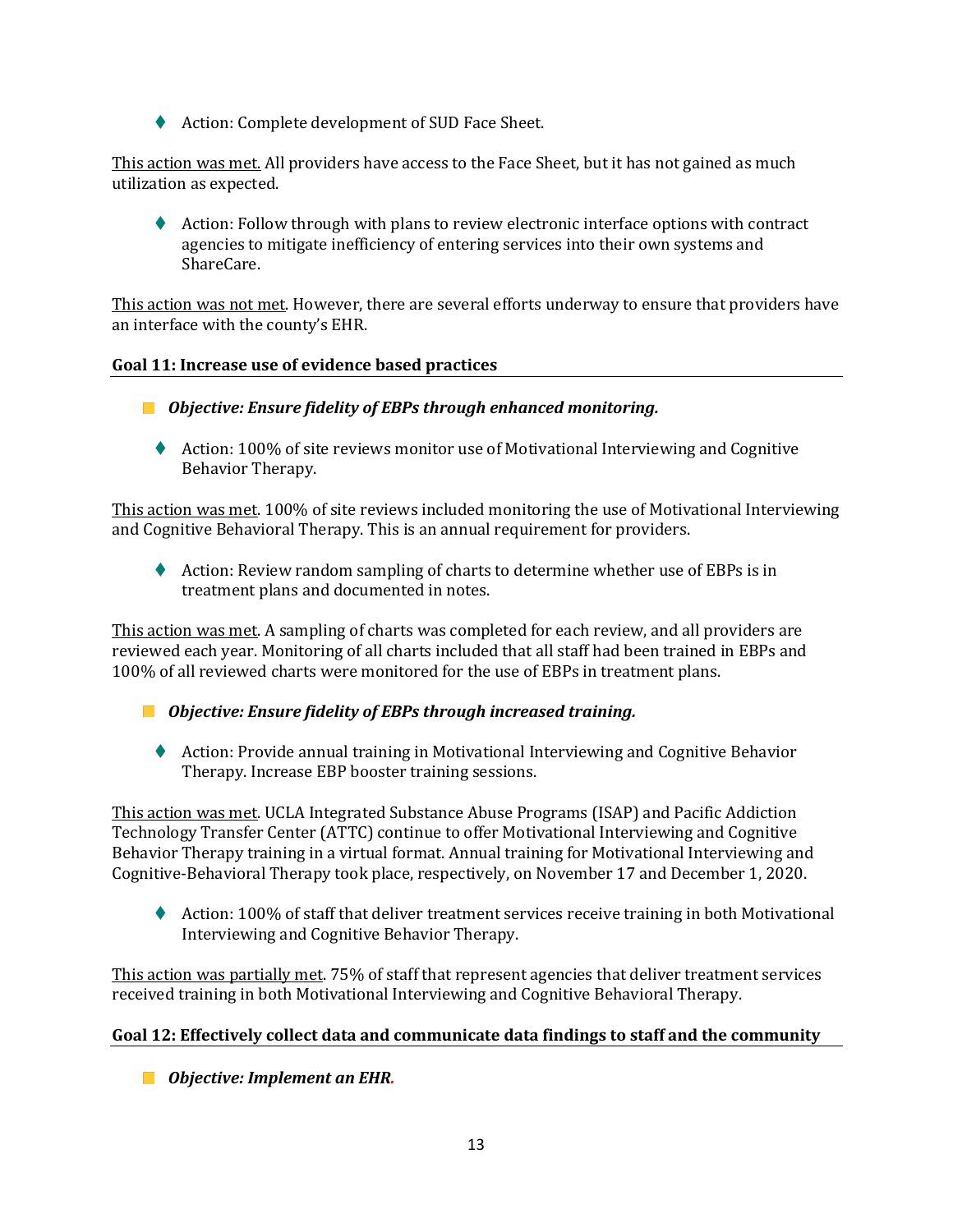⧫ Action: Develop a plan and timeline to develop an EHR for the DMC-ODS program inclusive of contract agencies.

This action was partially met. The BH Director as well as Chief of Informatics and AOD Chief have regularly met to address the need for an EHR for SUD providers. As a result, some progress has been made with regards to an EHR, but the issue has not been fully resolved. The AOD Chief has explored other options, including an AccuCare proposal and contacted the developer of Clinician's Gateway. The IT Department has developed a proposal that will become the basis for solicitation. Concurrently, AOD had developed a budget to apply for SABG supplemental funding for the implementation of an EHR to include SUD providers.

- *Objective: Review data regularly to identify areas of quality improvement.*
	- ◆ Action: Report CalOMS data at Data Quality Workgroup.

This action was met. The CalOMS data continue to be reviewed on a regular basis by the Data Quality Workgroup. This information is utilized to inform future decisions within AODS in terms of future services to address the needs of the overall population based on the demographic information. The information is also reviewed in the quarterly System of Care meetings. Internally, the information is reviewed on a monthly basis to clear any outstanding data entry errors.

- *Objective: Streamline provider submission of data.*
	- ⧫ Action: Combine ASI and ASAM assessment elements into one document to reduce paperwork burden.

This action was met. ASI and ASAM assessments components have been combined into a single document.

## **Goal 13: Maintain effective and consistent utilization review practices**

- *Objective: Improve communication with those who interface with or are part of the UR Team.*
	- ◆ Action: Hold periodic UR meetings with providers as needed.

This action was met. CCBHS UR Unit schedules UR Authorization meetings daily. Lines of communication are provided via phone and email for instances when questions and concerns arise. The UR Coordinator's contact information is available to providers. Issues that require a higherlevel of resolution or answers, are directed to the UR Manager for administrative decisions, guidance, and resolution. In addition to the above continuing workflows, blast email to all providers and regularly scheduled SUD provider meetings are conducted with the participation of the UR Manager.

♦ Action: Develop documentation training for County SUD operated clinics and community organizations.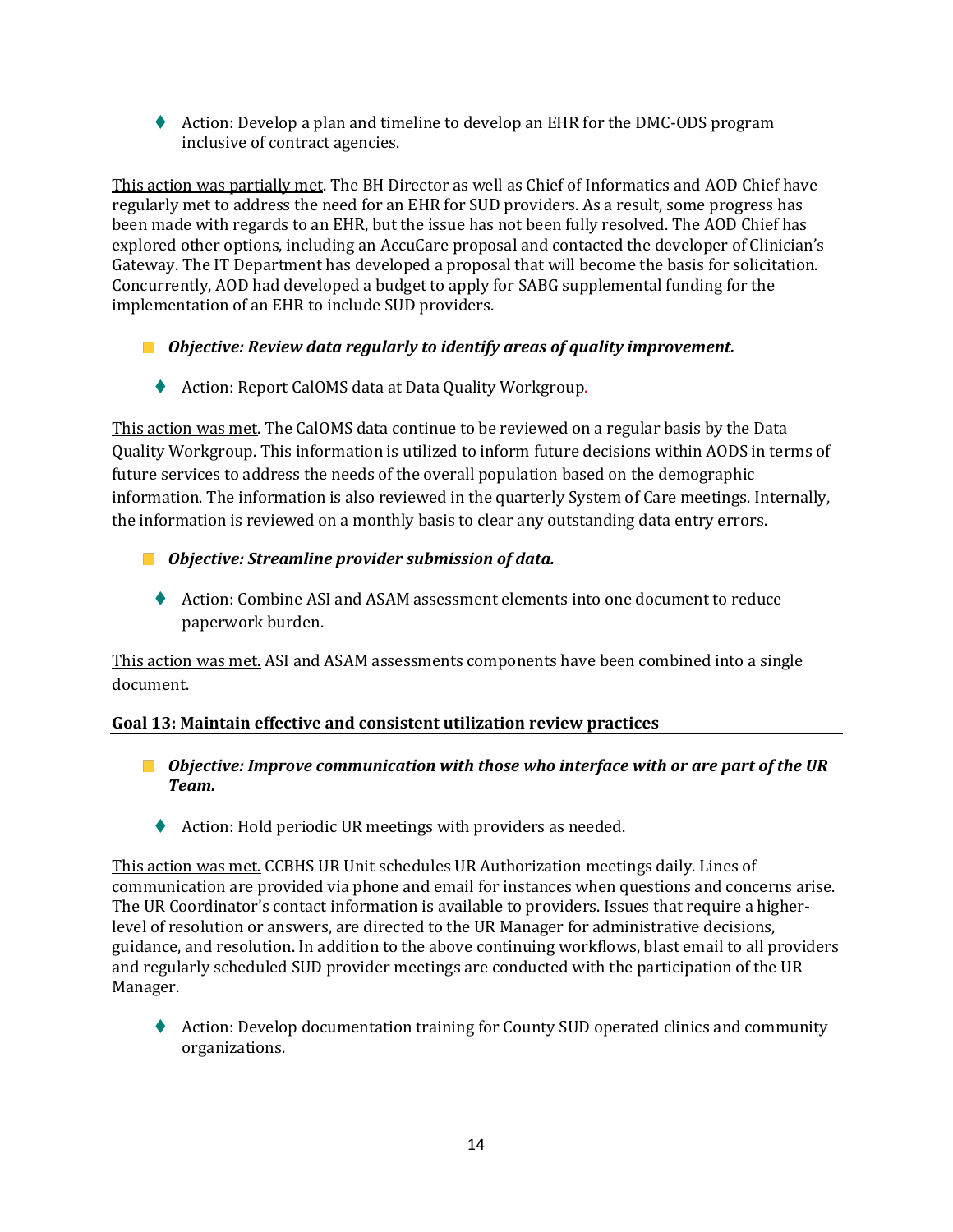This action was partially met. UR has not implemented a formal SUD Documentation Training, but the Post Service UR Review for all Medi-Cal ODS Providers of 1.0 & 2.1 are reviewed continuously every quarter to support and recommend improvement of documentation of services.

♦ Action: Attend County and community-based organization meetings to announce and communicate UR regulatory changes.

This action was met. CCBHS UR has participated in County and community-based meetings to provide SUD regulation guidance and updates.

♦ Action: Eliminate submission of paperwork for authorization of Outpatient Services. Instead, Outpatient Services will participate in Level I reviews.

This action was met. The UR Unit has not included SUD Level 1.0 & 2.1 for Level 1 and instead, the UR Unit has been regularly conducting Post Service Review of each providers quarterly.

*Objective: Train 100% of Behavioral Health staff on HIPAA annually*

◆ Action: 90% of staff complete HIPAA training.

This action was not met. CCBHS uses the Relias Learning Management System to monitor staff completions of Health Insurance Portability and Accountability Act (HIPAA) training. About 60% of AODS staff completed the HIPAA training course during FY 2020-2021. CCBHS is aware of the need to better monitor training completion for County staff and contracted providers and has since incorporated changes to better monitor timely completion. Part of corrective steps taken are quarterly staff/supervisor reminder reports and emails sent to any Relias user and their supervisor notifying of overdue and soon to be due training in Relias.

◆ Action: 75% of staff complete HIPAA training within recommended timeframe of 1 year.

This action was not met. CCBHS started to monitor staff percentages of those who complete HIPAA training within a year of the last time the course was completed. However, the objective of 100% of enrolled staff and contracted providers achieving this benchmark was not met. Only 38% of the enrolled staff completed the course within 365 days of the last time they took the course.

*Objective: Train 100% of SUD staff on 42 CFR Part 2.*

♦ Action: Track percentage of staff who complete confidentiality training of SUD client records.

This action was met but the objective was not. Providers are able to access confidentiality training of SUD client records through various means, including attendance at Law & Ethics trainings, accessing the course titled Confidentiality in the Treatment of Substance Use Disorders via Relias, or through internal agency means. Fifty percent of SUD providers completed Law & Ethics training.

*Objective: Train 100% of UR Staff on 42 CFR Part 2.*

⧫ Action: Track percentage of UR staff who complete confidentiality training of SUD client records.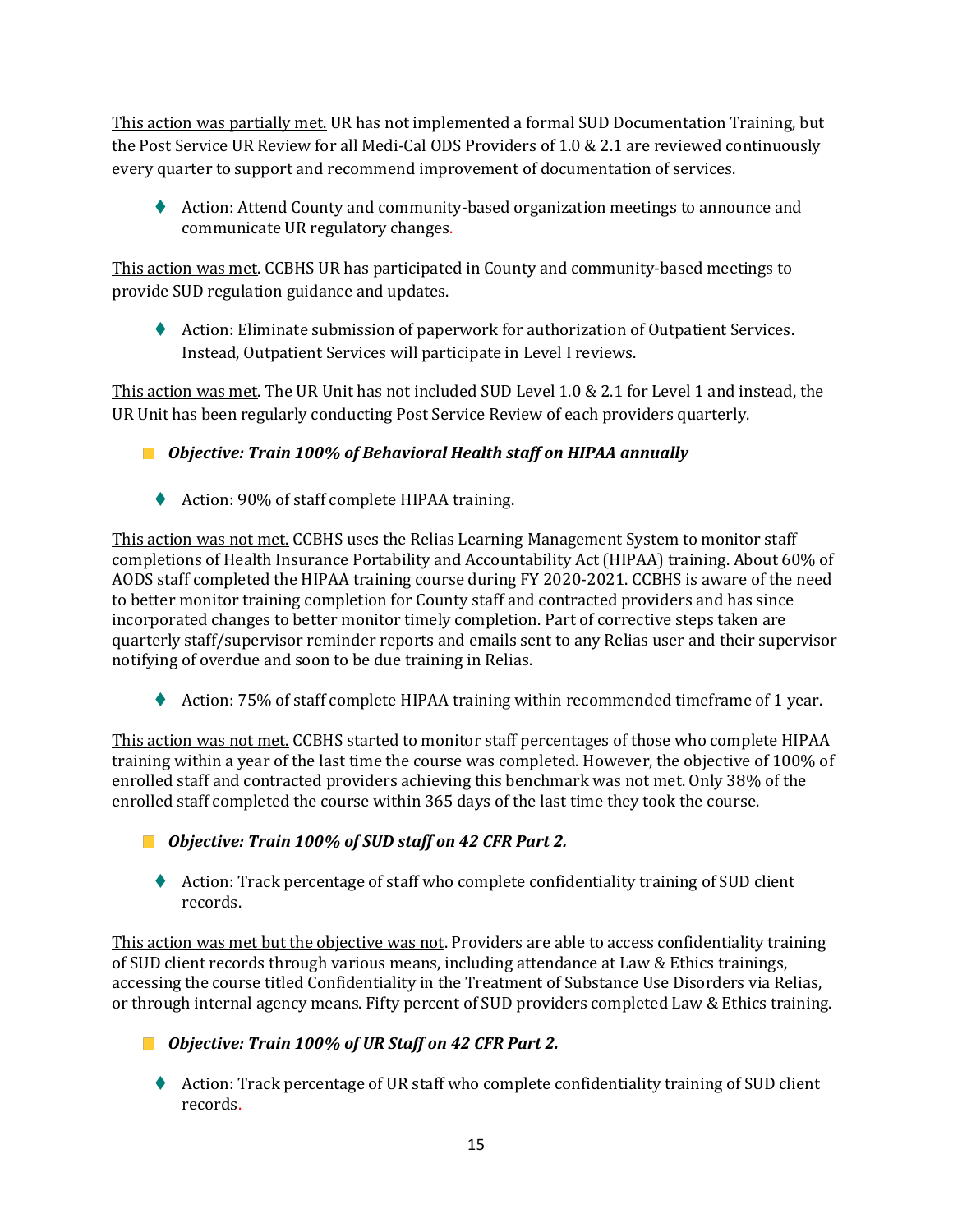This action was met. UR staff are provided with confidentiality training of SUD client records on an as-needed basis. The training is provided by the QA Manager from AODS when there is a request from UR. In 2020-2021, there were no requests made from UR for training.

## **Continuity and Coordination of Care**

#### **Goal 14: Integrate behavioral health services with other County systems**

- *Objective: Identify clients at Mental Health clinics for SUD services.*
	- ⧫ Action: BH Pharmacist consults with psychiatrists on clients identified on *BHS 4788 Report* as having issues with alcohol, tobacco, or methamphetamines for referral to embedded substance abuse counselor.

This action was not met. AOD did not have enough resources to devote to implementing this action in FY 2020-2021 with the COVID-19 pandemic taking up a great deal of staff time and resources. As resources become available in the coming year, efforts will be undertaken to identify clients potentially in need of AOD services for referral to the embedded SUD counselor. However, the BH Pharmacist does attend hospital bed committee review weekly meetings and helps to identify patients that might be good candidates to be referred to the SUD counselor at the hospital, who connects patients to the SUD program.

- *Objective: Coordinate Drug Medi-Cal Waiver services with mental health services.*
	- ◆ Action: Complete Drug Medi-Cal certification for mental health clinics.

This action was met. East County Adult Mental Health was the final clinic that gained approval.

- ♦ Action: Embed substance abuse counselor at Psychiatric Emergency Department, 4C, and 4D.
- ◆ Action: Increase number of clients referred to AODS from PES by 25%.

These actions were met. AOD continues to place an SUD counselor at Psychiatric Emergency Services (PES) at peak times. Following the success at "peak times," the counselor's number of days is maintained at 4 days per week as AOD continues to branch off and build more presence in the emergency room departments, 4C and 4D.

By continuing to engage clients through Motivational Interviewing (MI) when stable at PES, the counselor has been successful in transitioning more clients either into withdrawal management or Level 3.1. The counselor reports results to the Access Line for data tracking purposes. In clear contrast to giving the client a bus ticket with a phone referral, the counselor works with mental health staff to provide transportation from PES to SUD treatment; this promotes engagement and supports admission into SU treatment. SUD continues to have a positive impact on patients.

| SUD Services at PES |           |           |  |  |  |
|---------------------|-----------|-----------|--|--|--|
| Level of Care       | Number of | Number of |  |  |  |
|                     | Clients   | Clients   |  |  |  |
|                     |           |           |  |  |  |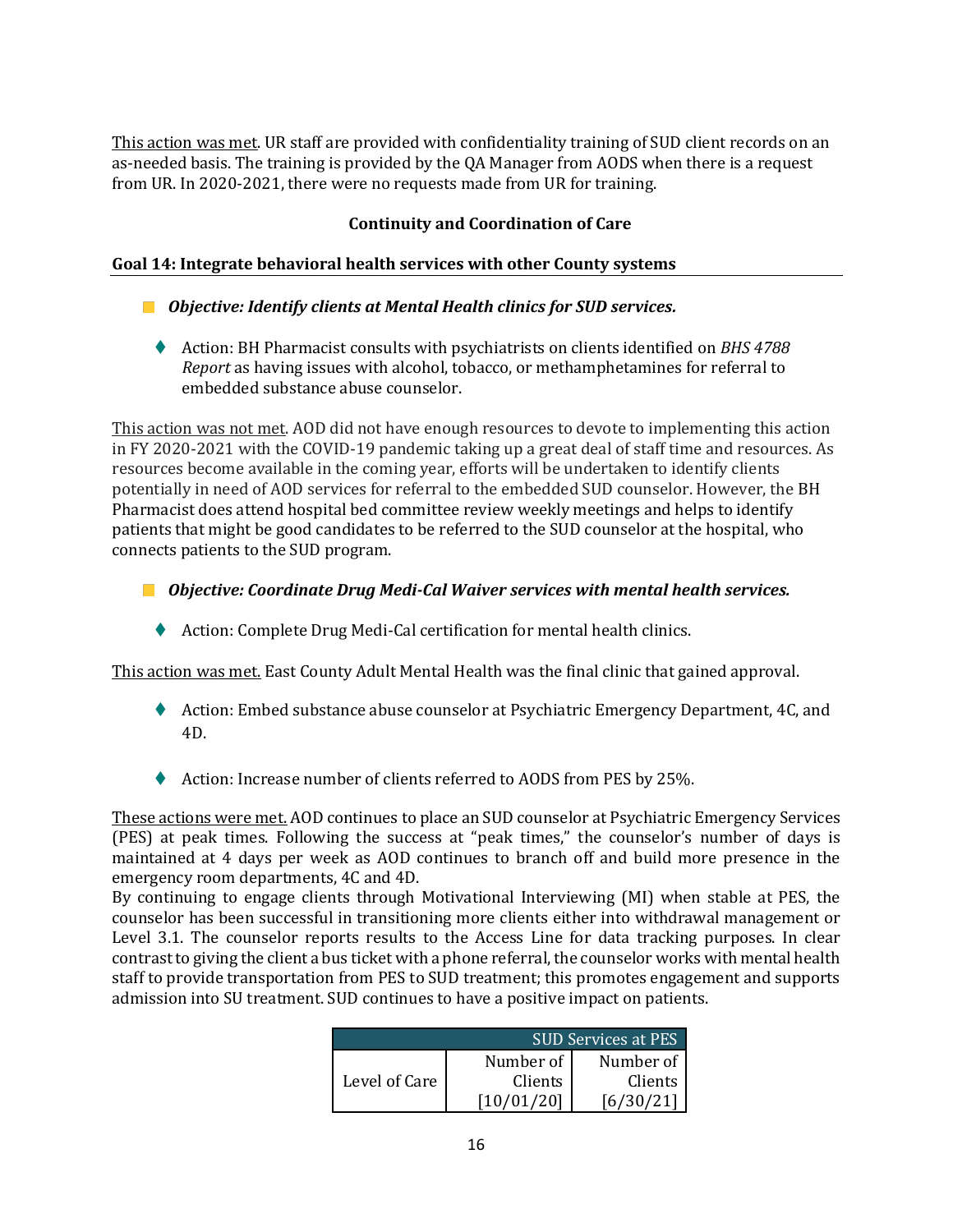| つつ<br>J.Z  | 29 |     |
|------------|----|-----|
| ◢<br>J. L  | 47 | 144 |
| 2.1 or 1.0 |    |     |
|            | 85 | 144 |

The AOD counselor continues to report that without SU presence at PES, most of the clients would not have access to SUD treatment. Currently the clients who use PES and want SUD treatment are being placed, there is still, however, difficulties with time navigation in the system if a patient is experiencing (auditory hallucinations –visual hallucinations). The counselor continues to approach each client individually and explains the services that are offered by AOD. If interested, the counselor contacts Access on their behalf and works on the transition. An actual intake appointment and transportation continues to be highly effective. Most of the clients who have engaged with the SUD counselor were positive for methamphetamine, marijuana and alcohol. PES continues not to capture SUD as the primary reason for admission in the chart.

Data obtained through report (SCR4732) SUD Admissions to PES, for the period of 7/01/20 through 06/30/21 indicate a total of 430 clients with reported SUD. Of the 430, 144, or 34%, have already received services within the DMC-ODS, but there are 66% of clients who have never received services. AODS continues to estimate that without a counselor, approximately 1/3 might not have been able to successfully access SU treatment without this support.

Also, a large portion of PES patients this year were given referrals to community resources. Because many of the patients at PES are visiting from other counties, the counselor assisted with transportation back to their county of residence and established linkages for these clients to out of county resources. For county clients, at least 40% stepped down to withdrawal management with medication and 20% transitioned to residential treatment. AODS is working with staff to understand the few referrals to Outpatient treatment.

- *Objective: Coordinate Drug Medi-Cal Waiver with detention.*
	- ◆ Action: Place SU counselor in Detention.

This action was met. In addition, AOD added a .20 FTE at Martinez Detention.

◆ Action: Coordinate services for clients in Re-entry.

This action was met. AOD partnered with the Public Defender's Office to transport clients identified in need of substance use treatment. A workflow has been developed that includes a counselor inside the jail, Access Line, and a PD Advocate. Together, they ensure that a client has an intake admission appointment, medications from jail to treatment, and transportation. In addition, AOD has an MOU with the West County Reentry Center to transport clients from jail to treatment. There are now 3 counselors responsible for the transition from jail to treatment. They ensure that the Medi-Cal application starts at pre-release as soon as a release date is available. In April 2021, AOD was awarded a 5-year grant from the Board of Corrections to implement treatment in the jail.